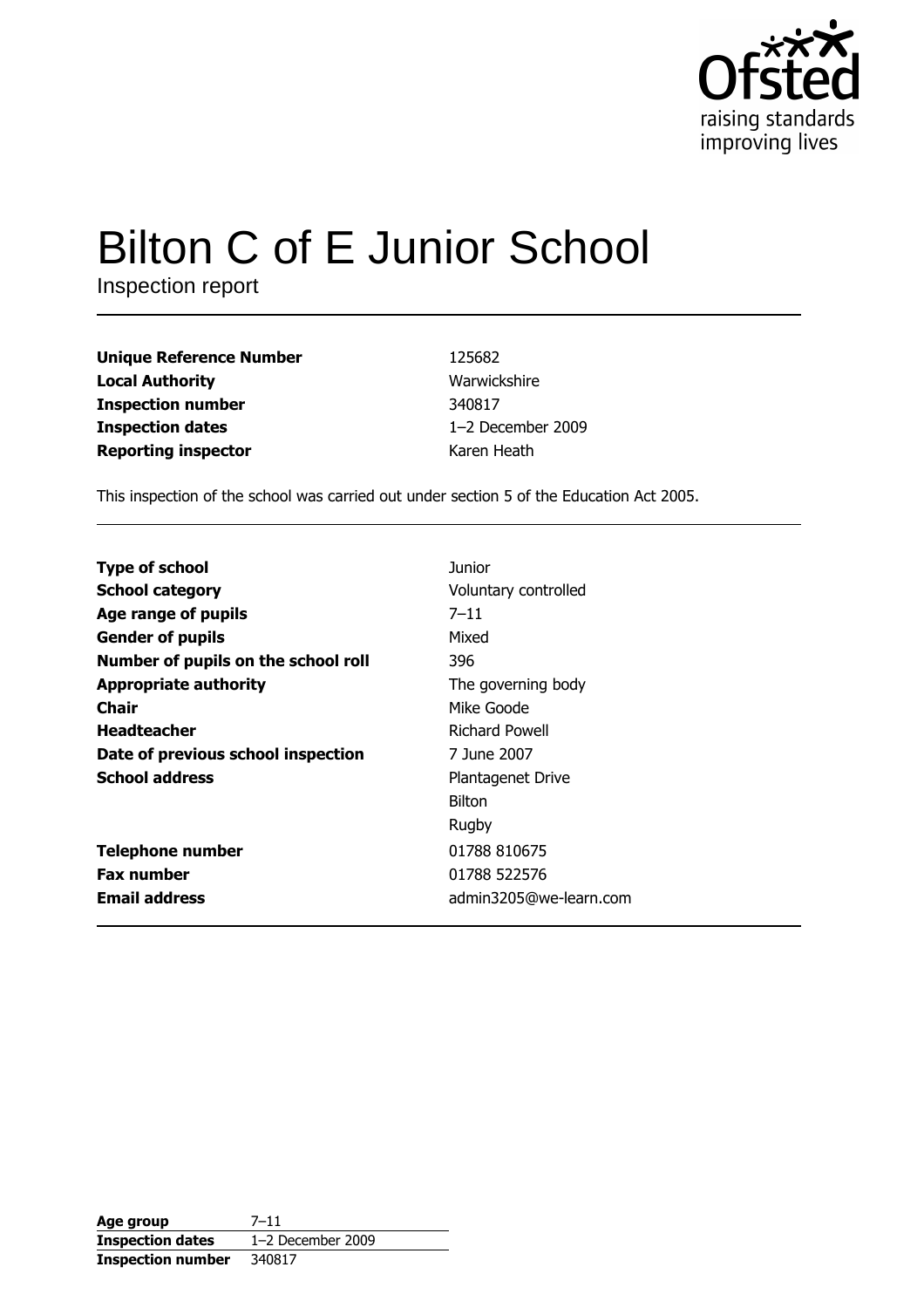The Office for Standards in Education, Children's Services and Skills (Ofsted) regulates and inspects to achieve excellence in the care of children and young people, and in education and skills for learners of all ages. It regulates and inspects childcare and children's social care, and inspects the Children and Family Court Advisory Support Service (Cafcass), schools, colleges, initial teacher training, work-based learning and skills training, adult and community learning, and education and training in prisons and other secure establishments. It rates council children's services, and inspects services for looked after children, safequarding and child protection.

Further copies of this report are obtainable from the school. Under the Education Act 2005, the school must provide a copy of this report free of charge to certain categories of people. A charge not exceeding the full cost of reproduction may be made for any other copies supplied.

If you would like a copy of this document in a different format, such as large print or Braille, please telephone 08456 404045, or email enquiries@ofsted.gov.uk.

You may copy all or parts of this document for non-commercial educational purposes, as long as you give details of the source and date of publication and do not alter the documentation in any way.

Royal Exchange Buildings St Ann's Square Manchester M2 7LA T: 08456 404045 Textphone: 0161 618 8524 E: enquiries@ofsted.gov.uk W: www.ofsted.gov.uk © Crown copyright 2009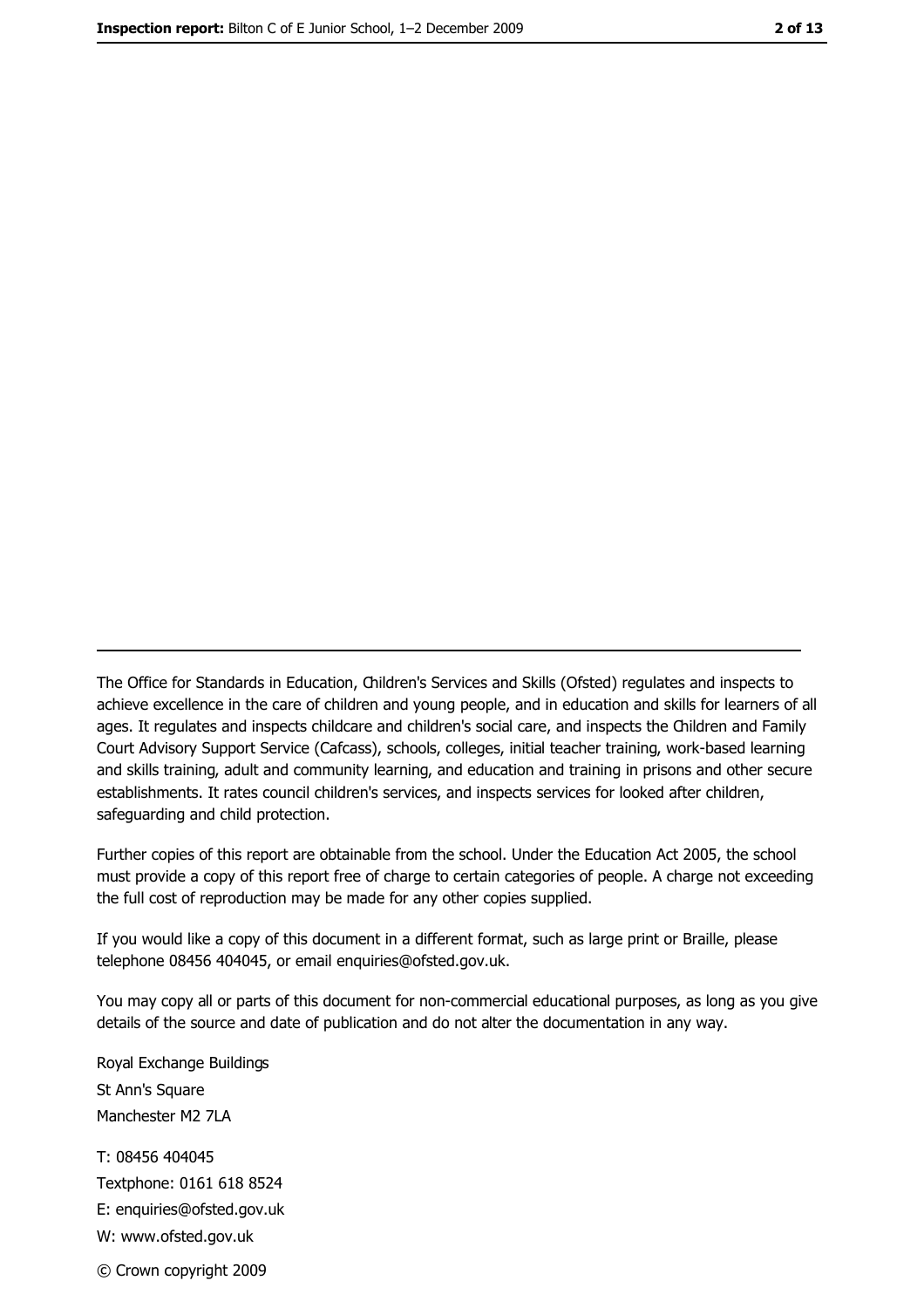# **Introduction**

This inspection was carried out by four additional inspectors. The inspectors visited twenty lessons, eight of which were joint observations with the head and deputy headteachers. The inspection team held meetings with governors, staff, groups of pupils and parents. They observed the school's work, and looked at a wide range of documentation; including teachers' planning, pupils' books, school improvement information, minutes of governing body meetings and documentation with reference to the safeguarding of pupils. The inspection team scrutinised 163 parental questionnaires.

The inspection team reviewed many aspects of the school's work. It looked in detail at the following aspects.

- How the school is ensuring pupils make the expected progress, particularly in mathematics.
- The progress made by girls.  $\blacksquare$

# Information about the school

Bilton is a large junior school to the south west of Rugby. While the majority of the pupils live locally, a significant proportion of parents choose Bilton as the preferred school for their children and travel to the school from outside the local area. It has a lower than average proportion of pupils entitled to free school meals. The proportion of pupils with special educational needs and/or disabilities is average. The school has a slightly higher proportion of pupils whose first language is not English. The school has won its second Eco award and attained the Healthy Schools Standard. After-school care is available on the school site. This provision is operated independently from the school and is inspected separately.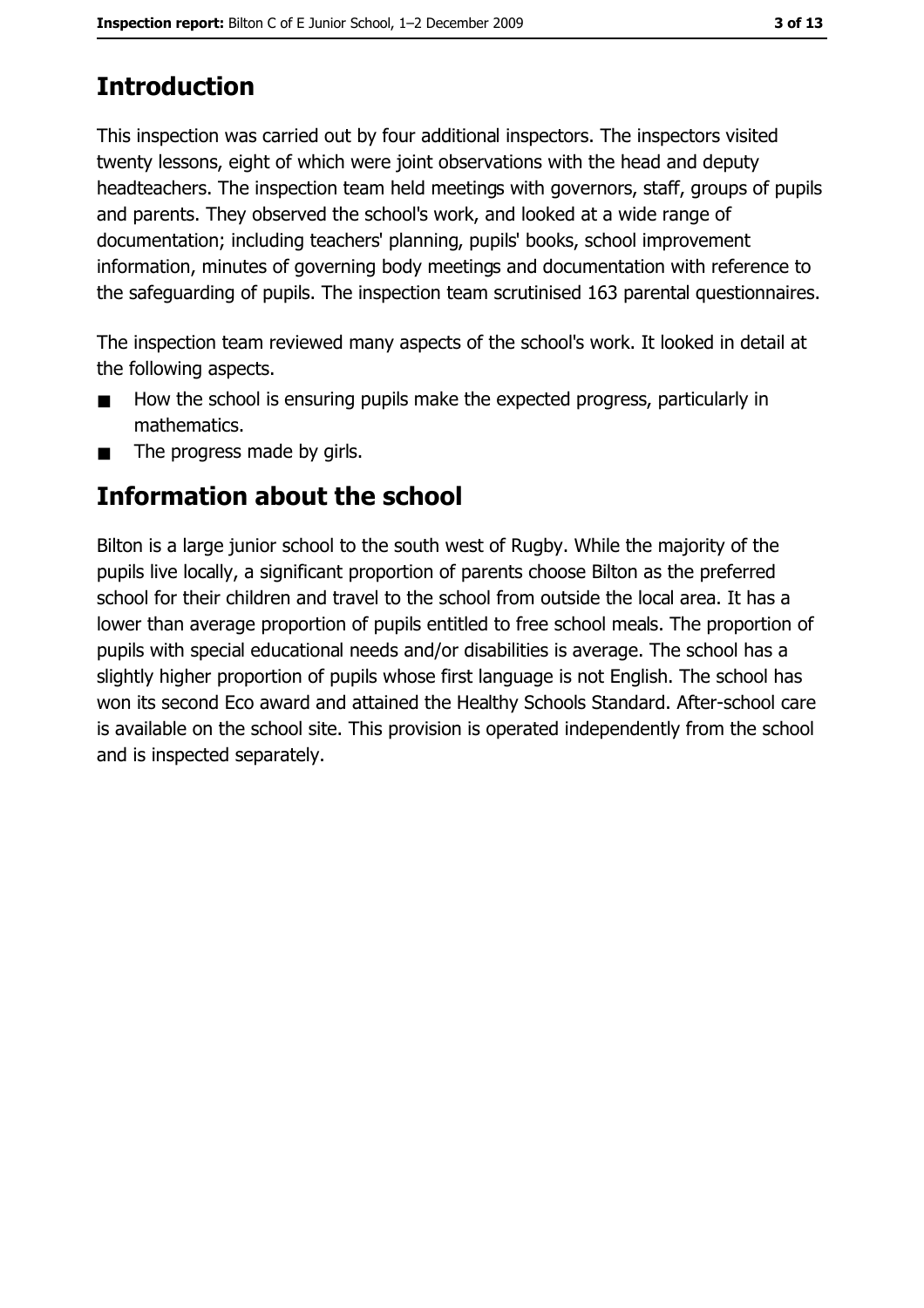# **Inspection judgements**

# Overall effectiveness: how good is the school?

#### The school's capacity for sustained improvement

## **Main findings**

Although Bilton C of E Junior School provides well for pupils' personal development, the progress made by pupils in lessons is only satisfactory. This is because teaching does not provide a sufficient level of challenge to enable the pupils to make as much progress as they are capable of. In most lessons pupils are heavily dependent on the support of adults working with them in order to make progress. Pupils with special educational needs and/or disabilities make better progress in lessons because they are supported well by teachers and teaching assistants who have a good understanding of their particular needs. National assessment results at the end of Year 6 are above average, but this represents only satisfactory progress from the pupils' above average starting points. Pupils make less progress in mathematics than in English and science.

Parents and pupils are overwhelmingly positive about the school. Pupils feel safe and appreciate the caring, nurturing and inclusive environment. They speak with pride about their school and have a high regard for the staff. They have an outstanding awareness of living a healthy lifestyle and show a well-developed understanding of cultural differences. A wide range of extra-curricular activities and enrichment opportunities are taken up by the pupils. These include opportunities to play musical instruments and take part in exciting residential trips both in this country and abroad.

The senior leadership team understands the school's strengths and areas in need of development. Plans have been put in place to address identified areas of weakness and the impact of this work is beginning to become evident in the outcomes for some pupils. For example, pupils with special educational needs and/or disabilities are now making good progress. However, the school development plan lacks detail and does not include sufficient measurable criteria against which the success of the school's improvement work can be judged.

## What does the school need to do to improve further?

- Ensure that pupils make the progress of which they are capable, particularly in  $\blacksquare$ mathematics by:
	- using the school's tracking data to identify underperforming pupils
	- setting targets for pupils so that they know how they are doing and what they need to do to improve
	- making sure that strategies identified to improve progress are being implemented in the classroom.
- Improve the quality of teaching by: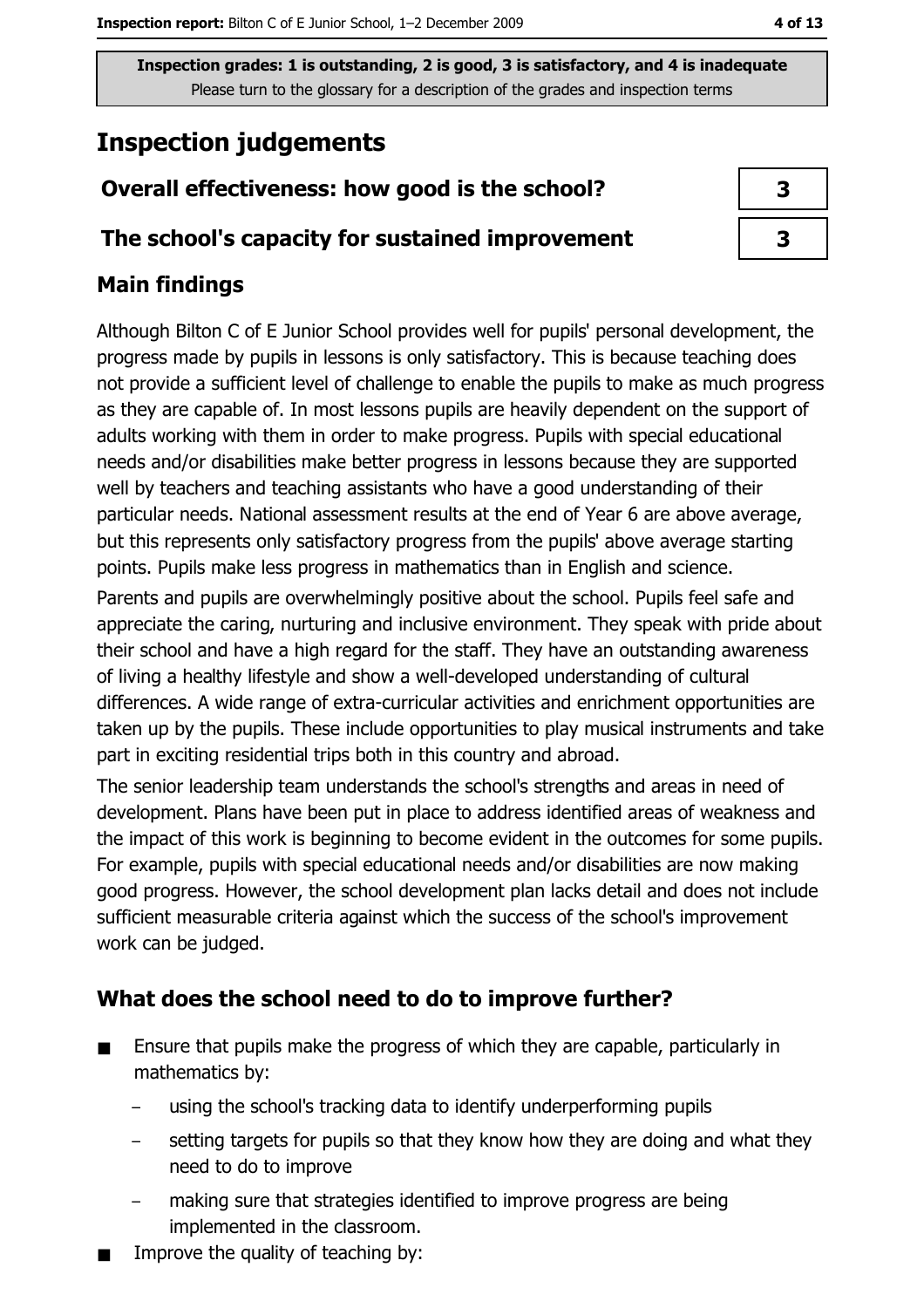- matching lesson activities to pupils' abilities
- questioning effectively to challenging under-performing pupils  $\equiv$
- giving pupils more responsibility for evaluating their own learning.
- Make school development work more effective by:
	- devising a school improvement plan which is focused on outcomes for learners
	- measuring the success of planned actions against clearly stated criteria within a specified timescale
	- sharing responsibility for school improvement activity more widely within the staff team and holding individuals to account for their work.
- About 40% of the schools whose overall effectiveness is judged satisfactory may  $\blacksquare$ receive a monitoring visit by an Ofsted inspector before their next section 5 inspection.

#### **Outcomes for individuals and groups of pupils**

Pupils of all abilities enjoy school. They are motivated to learn and particularly enjoy opportunities to engage in practical activities. They work well individually and cooperate well in groups. However, they do not have enough opportunities to develop their independent learning skills through this type of activity. As a result, the progress pupils make is no better than satisfactory as too much time is lost as pupils wait for direction from their teacher. Previous assessment data indicated that girls did not make as much progress as boys. Observations of lessons and a review of pupils' work show that boys and girls are now making similar progress. Pupils who do not have English as their first language make similar progress to other pupils.

Pupils get on well with each other, show caring attitudes and report little bullying. Behaviour in lessons is good. The school council provides opportunities for pupils to influence the life of the school and make an outstanding contribution to both the school and wider community. For example, the school council was proactive in bringing about improvements to the school toilets and making them a more pleasant environment. Links with a school in Uganda encouraged pupils to raise a significant amount of money to buy mosquito nets for children in Africa.

Pupils' understanding of the importance of leading a healthy lifestyle is very well developed. They participate keenly in games lessons and are eager to join the extra-curricular sports clubs, many of which are over subscribed. The school's healthy snack competition has had a significant impact on encouraging pupils to consider carefully what they eat.

Spirituality is a strong element of this Church of England school and the pupils have an outstanding grasp of cultural and moral issues. They articulate a mature understanding of racism and discrimination and have good strategies for resolving conflict.

3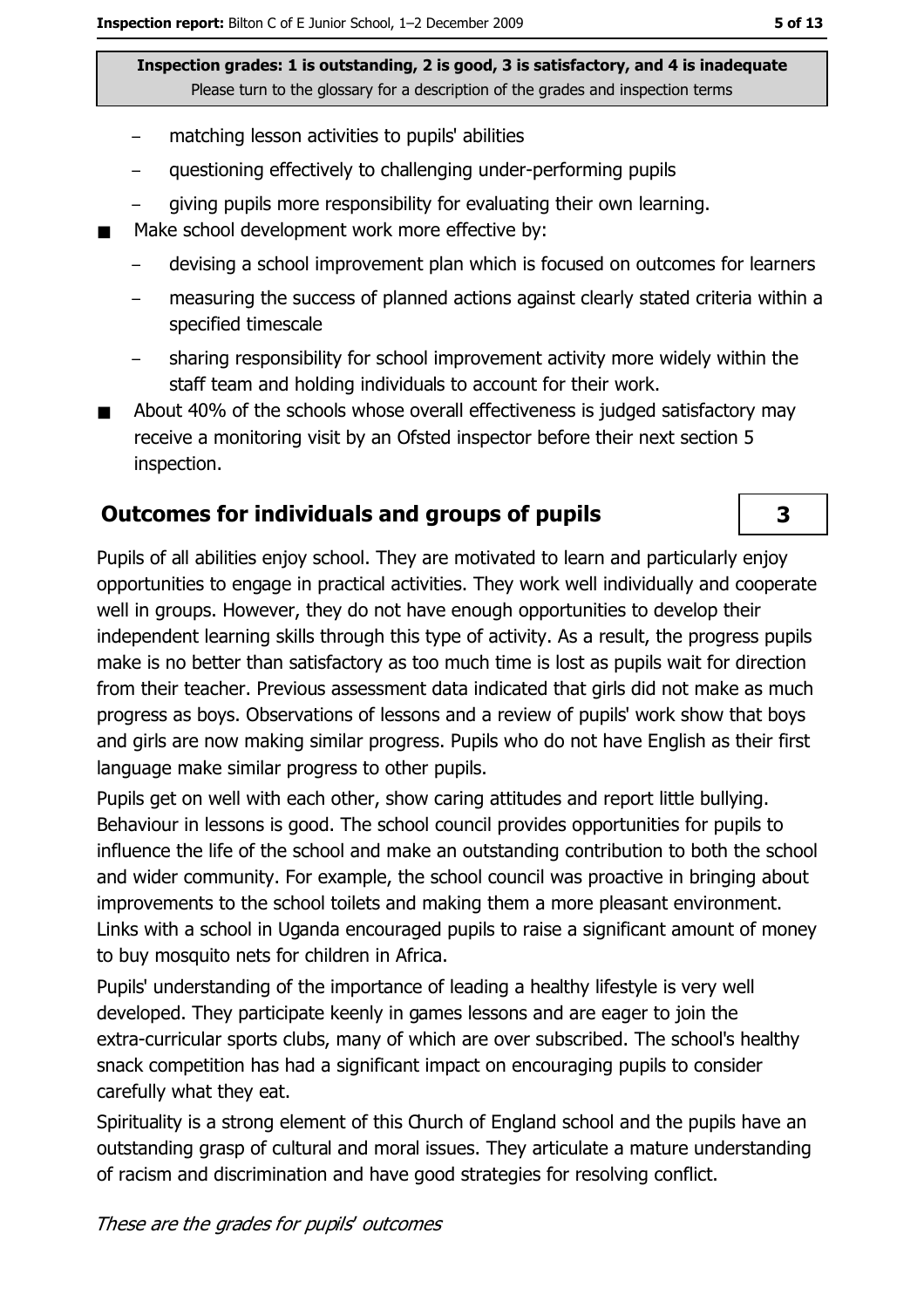| Pupils' achievement and the extent to which they enjoy their learning                                                     | 3                       |
|---------------------------------------------------------------------------------------------------------------------------|-------------------------|
| Taking into account:<br>Pupils' attainment <sup>1</sup>                                                                   | $\overline{2}$          |
| The quality of pupils' learning and their progress                                                                        | 3                       |
| The quality of learning for pupils with special educational needs and/or<br>disabilities and their progress               | 2                       |
| The extent to which pupils feel safe                                                                                      | $\mathbf{2}$            |
| <b>Pupils' behaviour</b>                                                                                                  | $\overline{2}$          |
| The extent to which pupils adopt healthy lifestyles                                                                       | 1                       |
| The extent to which pupils contribute to the school and wider community                                                   |                         |
| The extent to which pupils develop workplace and other skills that will<br>contribute to their future economic well-being | $\overline{\mathbf{2}}$ |
| Taking into account:<br>Pupils' attendance <sup>1</sup>                                                                   | $\overline{2}$          |
| The extent of pupils' spiritual, moral, social and cultural development                                                   | 1                       |

#### How effective is the provision?

Pupils make satisfactory progress because teaching is not consistent throughout the school. There is not enough teaching which is sufficiently carefully directed to engage pupils of different abilities in the lesson. For example, questions are frequently directed at the whole class, rather than specific questions being used to challenge individual pupils of different ability. As a result, progress slows as too many pupils do not participate fully in the lesson. Opportunities to move learning on or assess what pupils have understood are frequently missed. Pupils are rarely given opportunities to be involved in checking their own learning. In the minority of lessons where pupils make good progress, teachers' expectations are high and pupils respond to exciting and engaging activities. For example, in a Year 6 science lesson, pupils designed and experimented with paper parachutes to learn about air resistance. These pupils were keen to learn and made good progress. In a Year 4 mathematics lesson pupils were asked to look for a partner with a portion of pizza that matched with theirs to make a whole one and this helped them to understand fractions in a fun way.

The care, guidance and support given to pupils are good. Effective transition arrangements from the feeder schools ensure that pupils feel at ease when they begin junior school. Pupils are prepared well for their move to secondary school at the end of Year 6. Parents feel their children are supported well and the care for pupils with special educational needs and/or disabilities is particularly valued.

 $1$  The arades for attainment and attendance are: 1 is high; 2 is above average; 3 is broadly average; and 4 is low.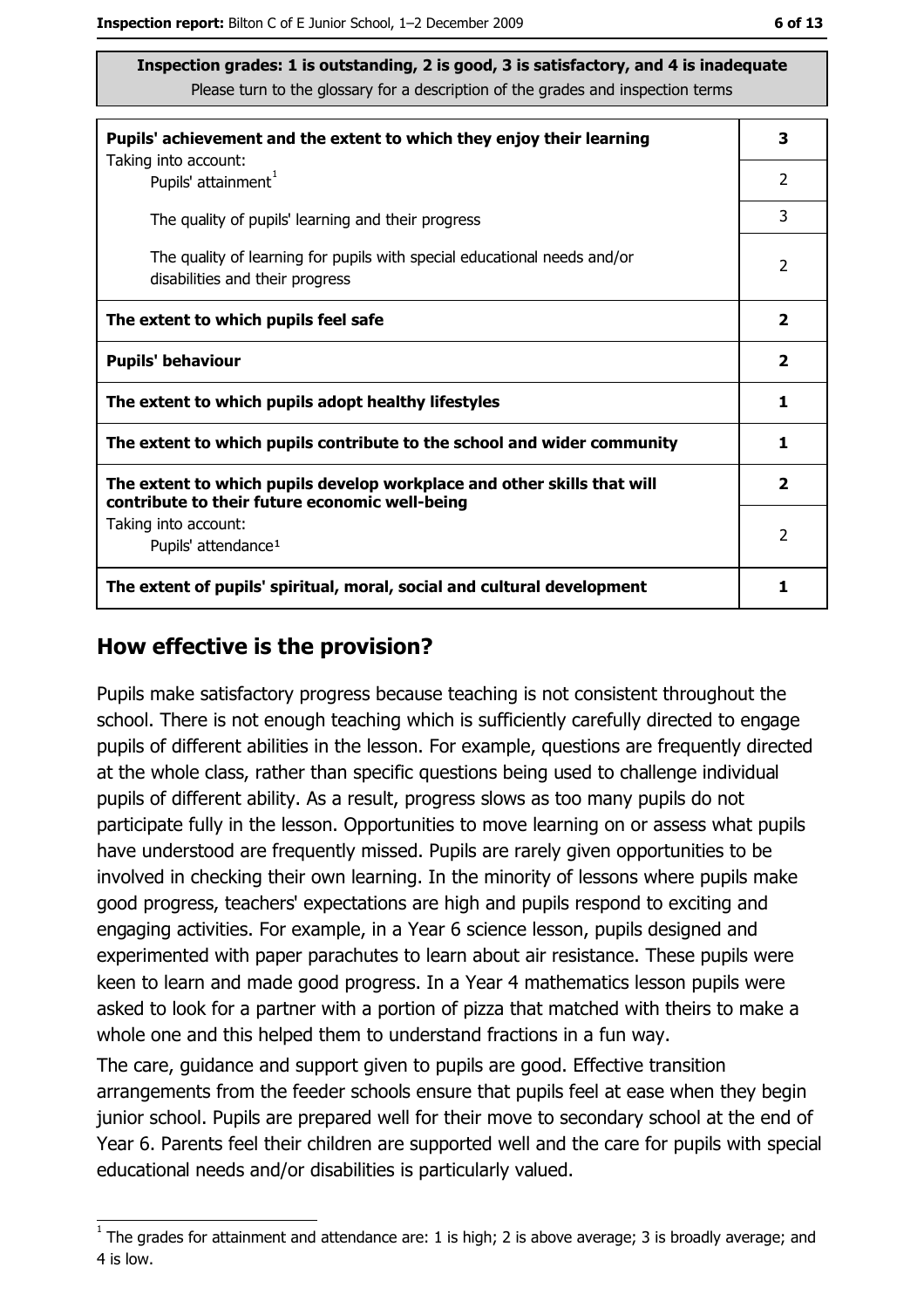The school has invested in modern technology to support teaching and learning. Interactive whiteboards are used in lessons, but sometimes teachers' choice of interactive programmes, whilst engaging the pupils, does not always challenge their thinking and extend their learning.

These are the grades for the quality of provision

| The quality of teaching                                                                                    | 3            |
|------------------------------------------------------------------------------------------------------------|--------------|
| Taking into account:<br>The use of assessment to support learning                                          |              |
| The extent to which the curriculum meets pupils' needs, including, where<br>relevant, through partnerships | $\mathbf{2}$ |
| The effectiveness of care, guidance and support                                                            |              |

#### How effective are leadership and management?

The senior leadership team's commitment to school improvement is shared by the governing body and the newly formed middle management team. However, the accountability for pupils' achievement is not yet sufficiently embedded in the culture of the school. The assessment leader has instigated a new system for tracking pupils' progress and setting targets. However, it is too early to measure the impact of this on the progress pupils are making.

Bilton is an inclusive school and pupils of different backgrounds work and play in harmony. The school places a strong emphasis on supporting pupils who may have difficulties accessing certain aspects of the curriculum. For example, pupils with impaired access to physical education. Data and lesson observations show that there is no significant difference in attainment of minority groups within the school.

Consultation with the local and wider community means the school has a good understanding of its responsibility to promote community cohesion. As a result of its analysis of its own community, the school has taken action to address concerns of local residents regarding parking and safety issues. It has provided after school facilities to support working parents and actively engages with other faiths to promote a climate of tolerance amongst the school community.

Safeguarding procedures are robust and all statutory requirements were in place at the time of the inspection. Staff are suitably trained in child protection and appropriate risk assessments have been undertaken for activities.

These are the grades for leadership and management

| The effectiveness of leadership and management in embedding ambition and<br>driving improvement | 3 |
|-------------------------------------------------------------------------------------------------|---|
| Taking into account:<br>The leadership and management of teaching and learning                  |   |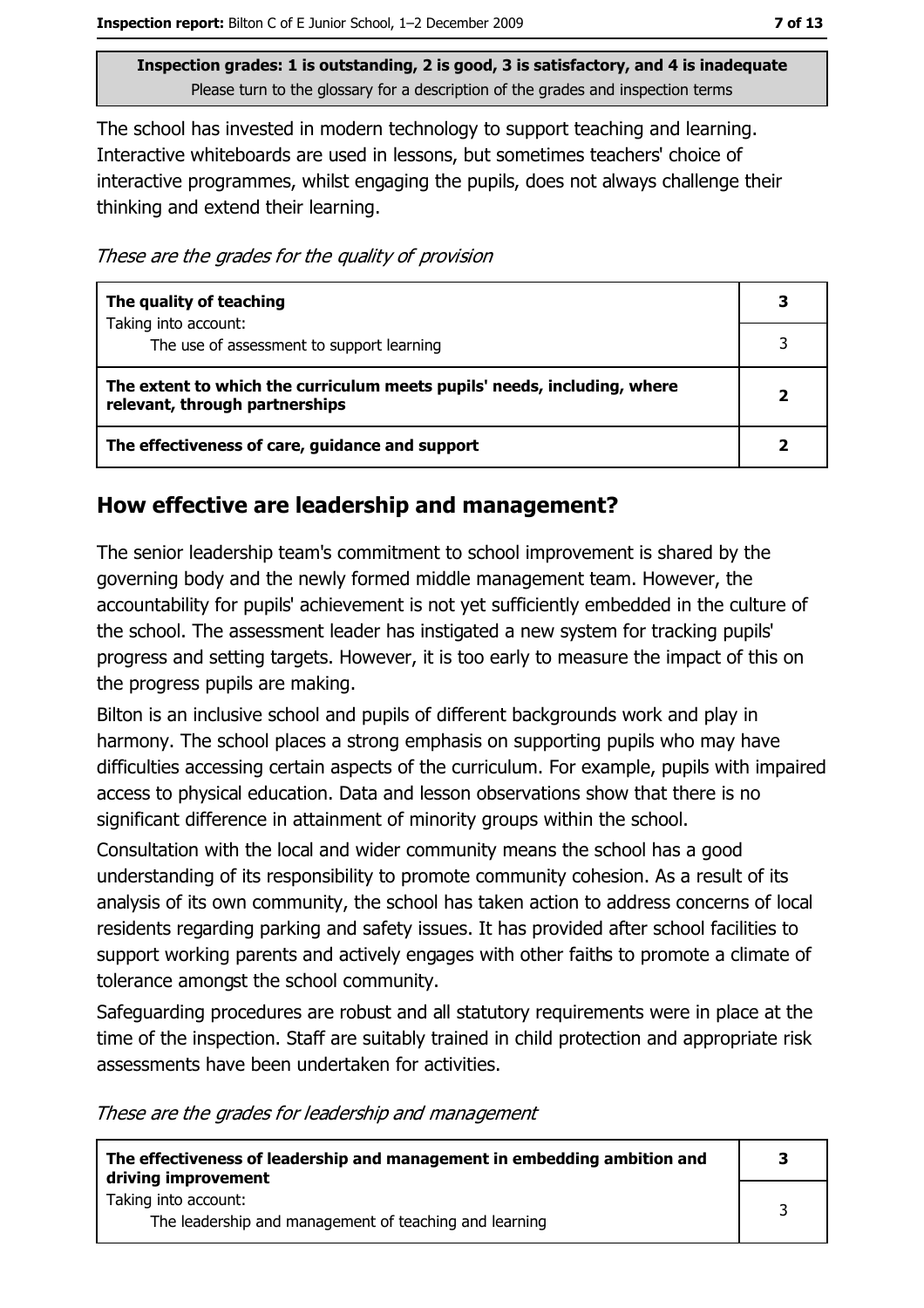| The faction grades: 1 is outstanding, 2 is good, 3 is satisfactory, and 4 is inadequate<br>Please turn to the glossary for a description of the grades and inspection terms |                         |  |
|-----------------------------------------------------------------------------------------------------------------------------------------------------------------------------|-------------------------|--|
| The effectiveness of the governing body in challenging and supporting the<br>school so that weaknesses are tackled decisively and statutory responsibilities<br>met         | 3                       |  |
| The effectiveness of the school's engagement with parents and carers                                                                                                        | $\mathbf{2}$            |  |
| The effectiveness of partnerships in promoting learning and well-being                                                                                                      | 2                       |  |
| The effectiveness with which the school promotes equality of opportunity and<br>tackles discrimination                                                                      | 2                       |  |
| The effectiveness of safeguarding procedures                                                                                                                                | $\overline{\mathbf{2}}$ |  |
| The effectiveness with which the school promotes community cohesion                                                                                                         | $\overline{\mathbf{2}}$ |  |
| The effectiveness with which the school deploys resources to achieve<br>value for money                                                                                     | 3                       |  |

#### **Views of parents and carers**

Nearly half of the pupils' parents responded to the inspection questionnaire. Almost all of the questionnaires were very positive about the work of the school with comments such as, 'BJS offers a very caring and happy environment.' and, 'The school is particularly strong in its pastoral care.' A number of parents wanted better information about their child's progress and more information about what they are learning in school so that they can support them.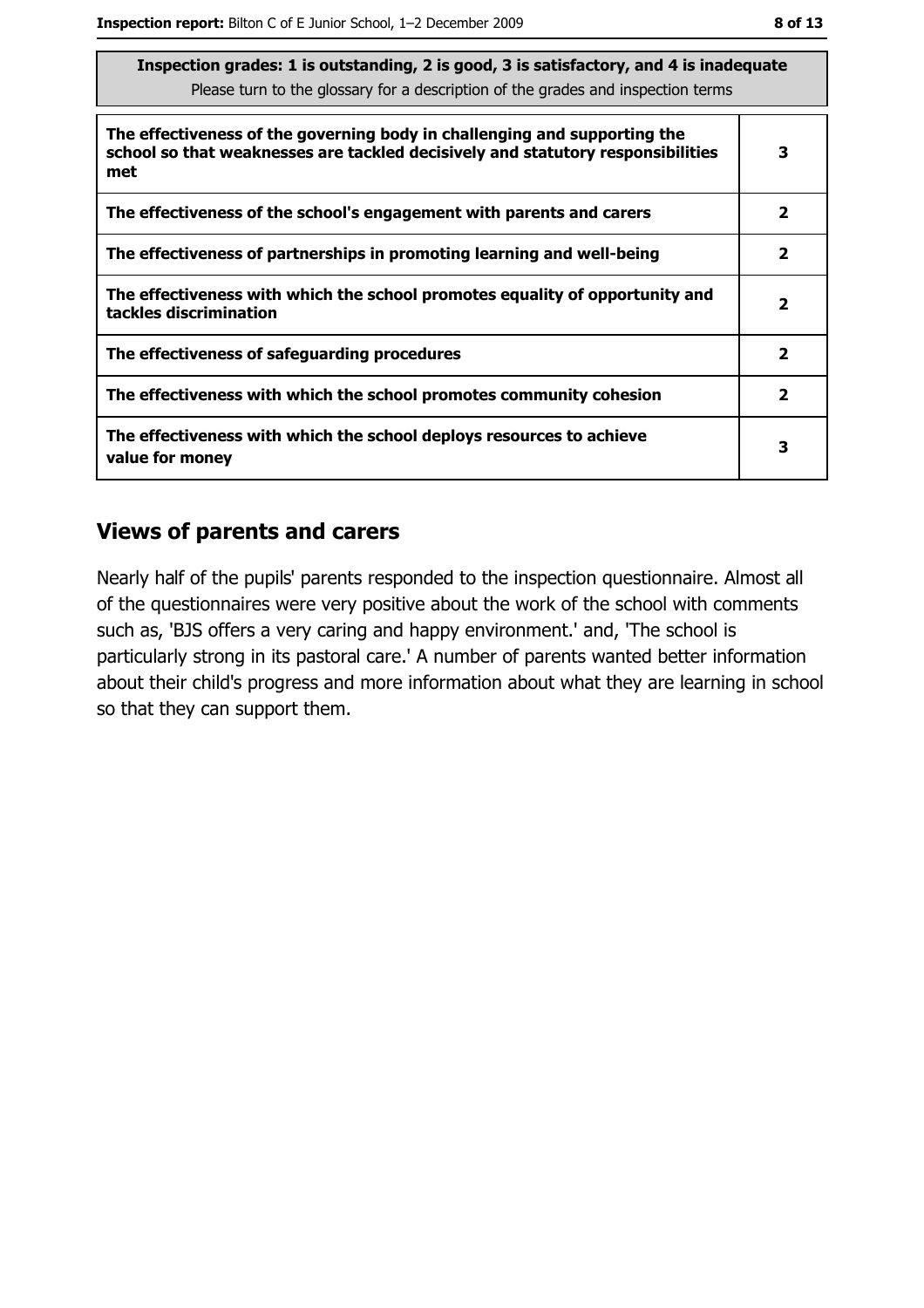## Responses from parents and carers to Ofsted's questionnaire

Ofsted invited all the registered parents and carers of pupils registered at Bilton C of E Junior School to complete a questionnaire about their views of the school.

In the questionnaire, parents and carers were asked to record how strongly they agreed with 13 statements about the school. The inspection team received 163 completed questionnaires by the end of the on-site inspection. In total, there are 396 pupils registered at the school.

| <b>Statements</b>                                                                                                                                                                                                                                       | <b>Strongly</b><br><b>Agree</b> |               | <b>Agree</b> |               | <b>Disagree</b> |                | <b>Strongly</b><br>disagree |               |
|---------------------------------------------------------------------------------------------------------------------------------------------------------------------------------------------------------------------------------------------------------|---------------------------------|---------------|--------------|---------------|-----------------|----------------|-----------------------------|---------------|
|                                                                                                                                                                                                                                                         | <b>Total</b>                    | $\frac{0}{0}$ | <b>Total</b> | $\frac{0}{0}$ | <b>Total</b>    | $\frac{1}{2}$  | <b>Total</b>                | $\frac{0}{0}$ |
| My child enjoys school                                                                                                                                                                                                                                  | 94                              | 58            | 65           | 40            | $\overline{2}$  | $\mathbf{1}$   | $\mathbf{0}$                | $\mathbf{0}$  |
| The school keeps my child<br>safe                                                                                                                                                                                                                       | 90                              | 55            | 72           | 44            | 1               | 1              | 0                           | $\mathbf 0$   |
| The school informs me<br>about my child's progress                                                                                                                                                                                                      | 52                              | 32            | 90           | 55            | 14              | 9              | 0                           | 0             |
| My child is making enough<br>progress at this school                                                                                                                                                                                                    | 73                              | 45            | 72           | 44            | 10              | 6              | 0                           | $\mathbf 0$   |
| The teaching is good at this<br>school                                                                                                                                                                                                                  | 77                              | 47            | 78           | 48            | 1               | 1              | 0                           | $\mathbf 0$   |
| The school helps me to<br>support my child's learning                                                                                                                                                                                                   | 60                              | 37            | 87           | 53            | 12              | 7              | 0                           | $\mathbf 0$   |
| The school helps my child to<br>have a healthy lifestyle                                                                                                                                                                                                | 89                              | 55            | 69           | 42            | 3               | $\overline{2}$ | 0                           | $\mathbf 0$   |
| The school makes sure that<br>my child is well prepared for<br>the future (for example<br>changing year group,<br>changing school, and for<br>children who are finishing<br>school, entering further or<br>higher education, or<br>entering employment) | 59                              | 36            | 88           | 54            | 3               | $\overline{2}$ | $\mathbf 0$                 | $\mathbf 0$   |
| The school meets my child's<br>particular needs                                                                                                                                                                                                         | 62                              | 38            | 89           | 55            | 6               | 4              | 0                           | $\mathbf 0$   |
| The school deals effectively<br>with unacceptable behaviour                                                                                                                                                                                             | 57                              | 35            | 85           | 52            | 8               | 5              | 1                           | $\mathbf{1}$  |
| The school takes account of<br>my suggestions and<br>concerns                                                                                                                                                                                           | 45                              | 28            | 92           | 56            | 11              | 7              | $\overline{2}$              | $\mathbf{1}$  |
| The school is led and<br>managed effectively                                                                                                                                                                                                            | 71                              | 44            | 76           | 47            | 5               | 3              | $\mathbf 0$                 | $\mathbf 0$   |
| Overall, I am happy with my<br>child's experience at this<br>school                                                                                                                                                                                     | 85                              | 52            | 70           | 43            | 3               | $\overline{2}$ | $\mathbf 0$                 | $\mathbf 0$   |

The table above summarises the responses that parents and carers made to each statement. The percentages indicate the proportion of parents and carers giving that response out of the total number of completed questionnaires. Where one or more parents and carers chose not to answer a particular question, the percentages will not add up to 100%.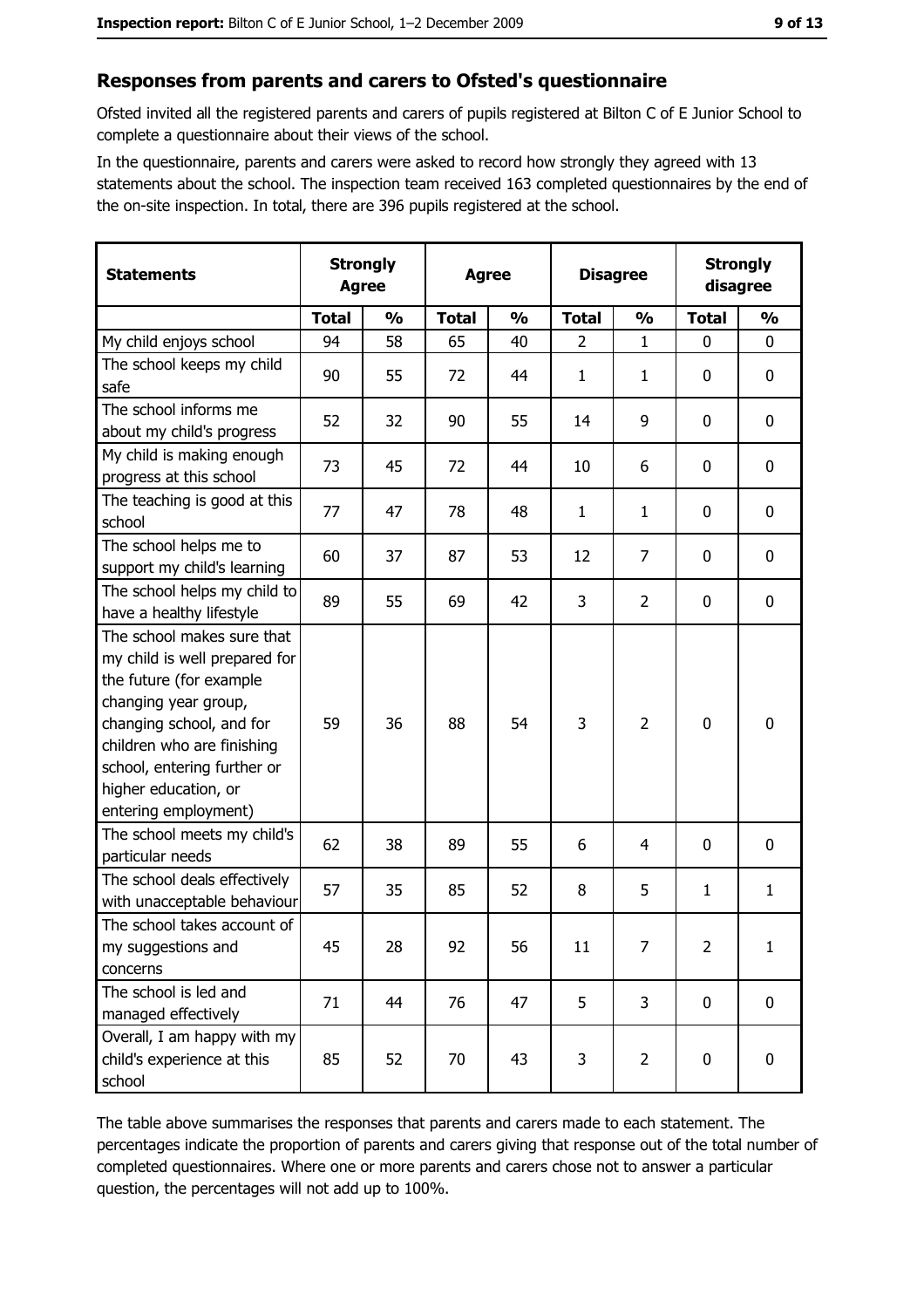# Glossary

| <b>Grade</b> | <b>Judgement</b> | <b>Description</b>                                                                                                                                                                                                               |  |
|--------------|------------------|----------------------------------------------------------------------------------------------------------------------------------------------------------------------------------------------------------------------------------|--|
| Grade 1      | Outstanding      | These features are highly effective. An oustanding<br>school provides exceptionally well for its pupils' needs.                                                                                                                  |  |
| Grade 2      | Good             | These are very positive features of a school. A school<br>that is good is serving its pupils well.                                                                                                                               |  |
| Grade 3      | Satisfactory     | These features are of reasonable quality. A satisfactory<br>school is providing adequately for its pupils.                                                                                                                       |  |
| Grade 4      | Inadequate       | These features are not of an acceptable standard. An<br>inadequate school needs to make significant<br>improvement in order to meet the needs of its pupils.<br>Ofsted inspectors will make further visits until it<br>improves. |  |

## What inspection judgements mean

### Overall effectiveness of schools inspected between September 2007 and July 2008

|                       | Overall effectiveness judgement (percentage of<br>schools) |      |                     |                   |
|-----------------------|------------------------------------------------------------|------|---------------------|-------------------|
| <b>Type of school</b> | Outstanding                                                | Good | <b>Satisfactory</b> | <b>Inadequate</b> |
| Nursery schools       | 39                                                         | 58   | 3                   | 0                 |
| Primary schools       | 13                                                         | 50   | 33                  | 4                 |
| Secondary schools     | 17                                                         | 40   | 34                  | 9                 |
| Sixth forms           | 18                                                         | 43   | 37                  | $\overline{2}$    |
| Special schools       | 26                                                         | 54   | 18                  | $\overline{2}$    |
| Pupil referral units  | 7                                                          | 55   | 30                  | 7                 |
| All schools           | 15                                                         | 49   | 32                  | 5                 |

New school inspection arrangements were introduced on 1 September 2009. This means that inspectors now make some additional judgements that were not made previously.

The data in the table above were reported in The Annual Report of Her Majesty's Chief Inspector of Education, Children's Services and Skills 2007/08.

Percentages are rounded and do not always add exactly to 100. Secondary school figures include those that have sixth forms, and sixth form figures include only the data specifically for sixth form inspection judgements.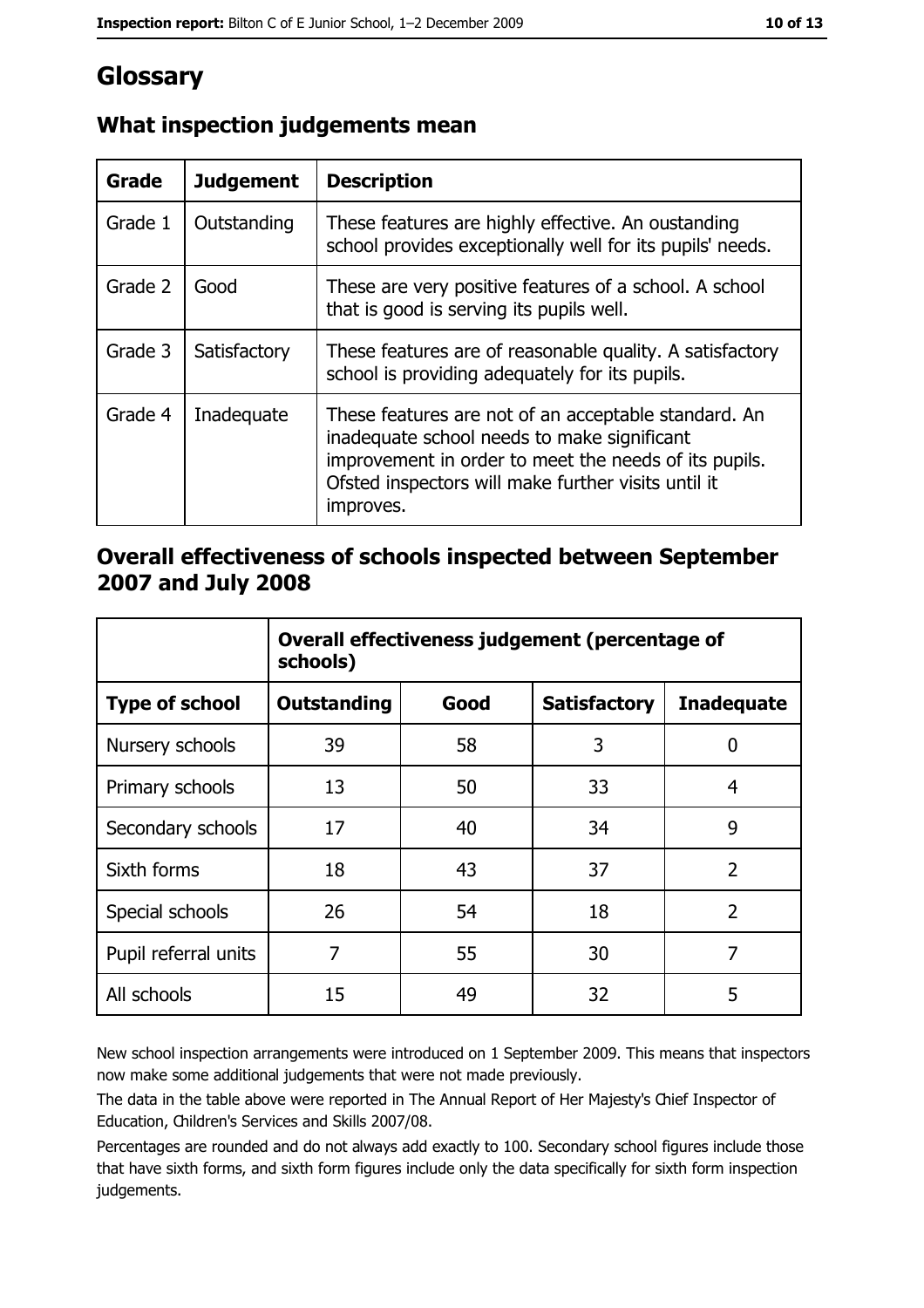# **Common terminology used by inspectors**

| Achievement:                  | the progress and success of a pupil in<br>their learning, development or training.                                                                                                                                                                                                                           |
|-------------------------------|--------------------------------------------------------------------------------------------------------------------------------------------------------------------------------------------------------------------------------------------------------------------------------------------------------------|
| Attainment:                   | the standard of the pupils' work shown by<br>test and examination results and in<br>lessons.                                                                                                                                                                                                                 |
| Capacity to improve:          | the proven ability of the school to<br>continue improving. Inspectors base this<br>judgement on what the school has<br>accomplished so far and on the quality of<br>its systems to maintain improvement.                                                                                                     |
| Leadership and management:    | the contribution of all the staff with<br>responsibilities, not just the headteacher,<br>to identifying priorities, directing and<br>motivating staff and running the school.                                                                                                                                |
| Learning:                     | how well pupils acquire knowledge,<br>develop their understanding, learn and<br>practise skills and are developing their<br>competence as learners.                                                                                                                                                          |
| <b>Overall effectiveness:</b> | inspectors form a judgement on a school's<br>overall effectiveness based on the findings<br>from their inspection of the school. The<br>following judgements, in particular,<br>influence what the overall effectiveness<br>judgement will be.                                                               |
|                               | The school's capacity for sustained<br>improvement.<br>Outcomes for individuals and groups<br>of pupils.<br>The quality of teaching.<br>The extent to which the curriculum<br>meets pupil's needs, including where<br>relevant, through partnerships.<br>The effectiveness of care, guidance<br>and support. |
| Progress:                     | the rate at which pupils are learning in<br>lessons and over longer periods of time. It<br>is often measured by comparing the<br>pupils' attainment at the end of a key<br>stage with their attainment when they<br>started.                                                                                 |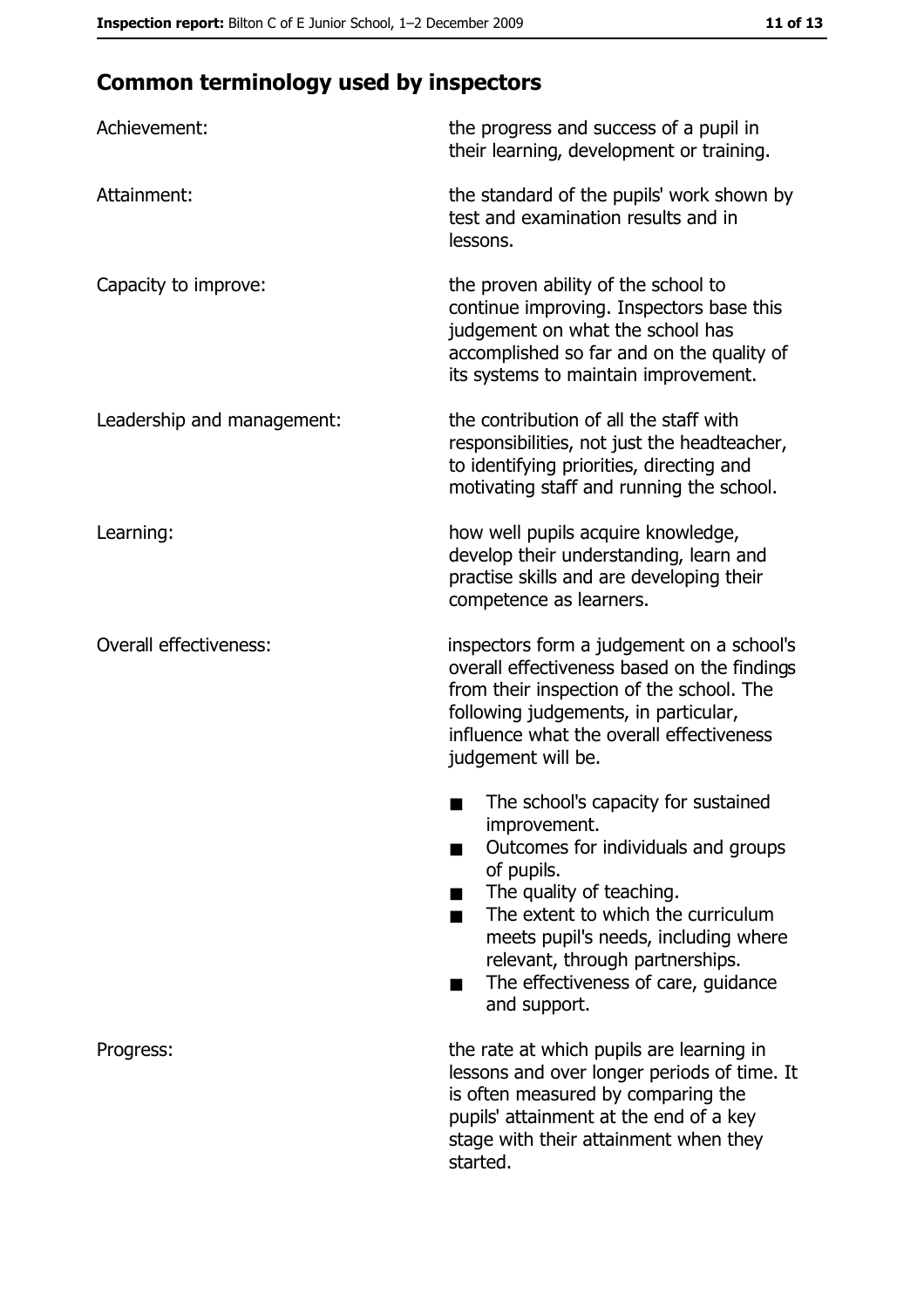This letter is provided for the school, parents and carers to share with their children. It describes Ofsted's main findings from the inspection of their school.



## 9 December 2009

#### **Dear Pupils**

Inspection of Bilton C of E Junior School, Rugby, CV22 6LB

Thank you very much for making the inspection team so welcome, we feel that you talked to us in a very confident and mature way. We are pleased that you feel safe and agree with you that the staff are very caring and want the best for you.

We think you behave well in your lessons and we are very impressed with your understanding of how to stay healthy, especially the number of brussel sprouts you have managed to grow in the school garden!

You told us that you enjoy school and you like the teachers and find it easy to make friends. Many of you particularly like all the musical activities you can do.

We would like your school to improve certain things and have asked your headteacher to:

- $\blacksquare$ make sure you make better progress, particularly in mathematics
- improve some of your lessons so that you are doing work which makes all of you  $\blacksquare$ really think and gives you a clearer idea of your achievement
- make sure that the plan to help the school improve is clear so that governors and  $\blacksquare$ staff can keep a check on how well you are doing.

You are very fortunate to have the opportunity to do so many different activities at Bilton Junior School which makes it so enjoyable and you are obviously very proud of your school.

Yours sincerely Karen Heath

Lead Inspector